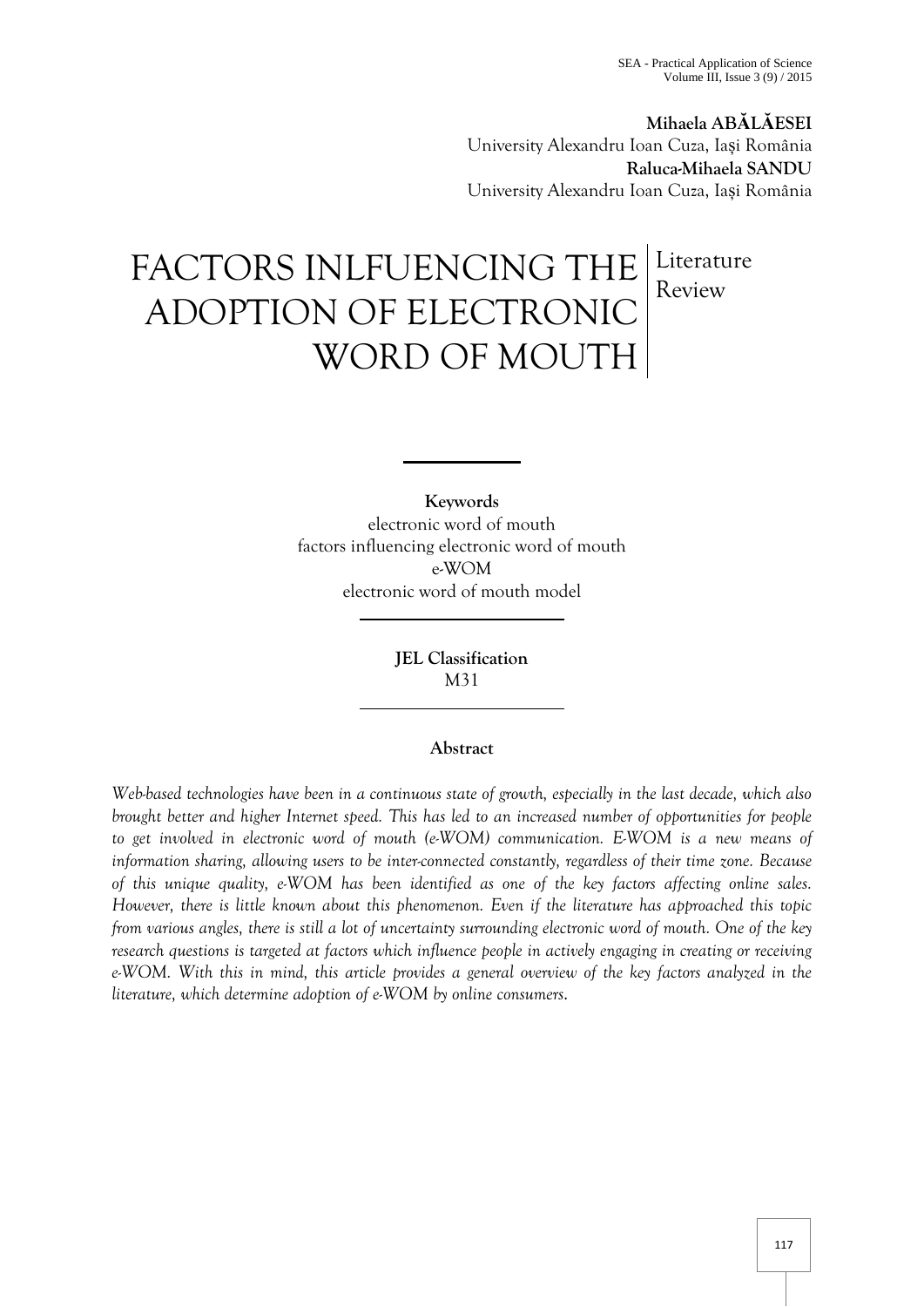## **INTRODUCTION**

Web 2.0 applications are not un-familiar to the average online user. On the contrary, most activities which require utilizing the Internet, connects people to a new environment which favors a different type of user interaction and information sharing: electronic word of mouth (e-WOM). That is why retailers are looking for opportunities to take advantage of this new marketing channel in order to promote their products/services (Akyuz, 2013).

Word of mouth (WOM) or informal communication between peers focuses on product ownership or characteristics of other goods or services, is considered to be a practice that can direct or influence an individual to make a purchase (Goodrich & De Mooij, 2013). In the growing online social community, electronic word of mouth seems to be playing also a very important role in shaping consumers' attitudes and behaviors (Zarrad et. al, 2015). Although online marketing is a well-researched topic, it has only been studied through experimental and theoretical research; very little is known of how exactly this new form of communication, e-WOM, online consumers and what triggers them into actively engaging in e-WOM.

One must keep in mind that people are social beings and it's in their instinct to participate in various activities to share information, experiences, and opinions. Currently, all of this can be done online, through social media platforms, forums, review sites and so on (Heinonen, 2011). These sites can be considered hybrid in the sense that they offer both electronic word of mouth (e-WOM) and opportunities for retailers to extend their marketing campaigns to a wider range of consumers with very low costs (Chi, 2011). The latter aspect makes e-WOM a very attractive and efficient marketing tool, and that is why it's detrimental to identify which factors stimulate users in adopting the information transmitted through electronic word of mouth.

Consumers can easily share their experiences or opinions on various goods and services. This leads to a specific phenomena for social media sites: user generated content, or UGC (Kaplain et al., 2010). Also, they can seek for other people's opinions online and analyze their experience with a specific product even if they do not know personally the user who posted the review. The opinions and comments can be found from different online sources including companies' websites and websites created by consumers, social networks, blogs and different electronic forms (Lerrthaitrakul et al., 2014).

As an Internet-based version of word of mouth, e-WOM has become a major informational source for consumers before they buy the products (Lin et al., 2013). Whereas many studies have examined the

importance and roles of various factors of electronic word of mouth that entice users to adopt it (e.g., Lin et al. 2013, Lerrthaitrakul et al. 2014, Zamil, 2011, Akyuz 2013, Jalilvand et. al, 2011, Chang et. al, 2011), the results are not integrative, they focus on various aspects and sometimes they can even be contradictory. Therefore, this study aims to synthesize the key factors which determine users to adopt electronic word of mouth through a review of the existing literature.

#### **THEORETICAL FRAMEWORK Electronic word of mouth**

On a quick glance, one may be tempted to say that electronic word of mouth is the extension of word of mouth on the Internet. WOM is defined as an oral communication between a receiver which provides information that is considered noncommercial by the communicator, about a specific product, service or brand. But, e-WOM has different valences and implications than those in the real world, since the communication takes place on an online platform (Park et al. 2011). Considering that it's a recent phenomenon, the conceptualization of electronic word of mouth is difficult to grasp. In the literature there are several rudimentary definitions, but they don't seem to capture completely the whole area of influence that e-WOM has. One of more successful attempts to capture the essence of e-WOM was given by Henning-Thurau et al. (2004): "*any positive or negative statement made by potential, actual, or former customers about a product or company, which is made available to a multitude of people and institutions via Internet*" (p.39). In recent academic publications, the emphasis goes on consumers' opinion transmitting behavior in addition to opinion giving and searching online (Kaijasilta 2013).

Electronic word of mouth is an easy and cost effective promotional channel that can reach people all over the world in a very short period of time through with a simple action such as a comment, review, video or article. Readers are interested in what e-WOM has to offer, because they desire tailor-made information to avoid ambiguity of a purchase, expenses, or any other risk associated with their buying preference (Yolanda et al, 2011). Research has shown that consumers' behavior is affected by e-WOM because it offers an alternative source of information for free, before taking any risk such as buying a product. According to Lusky (2012), 70% of world wide consumers trust online reviews, while the rest still rely on traditional broadcast and print ads. Thus, the effect of tradition marketing used in companies has been decreased. (Mohammad et al, 2011).

In the process of e-WOM communications, consumers are likely to gain a sense of belonging to a group that shares the same beliefs, interests, and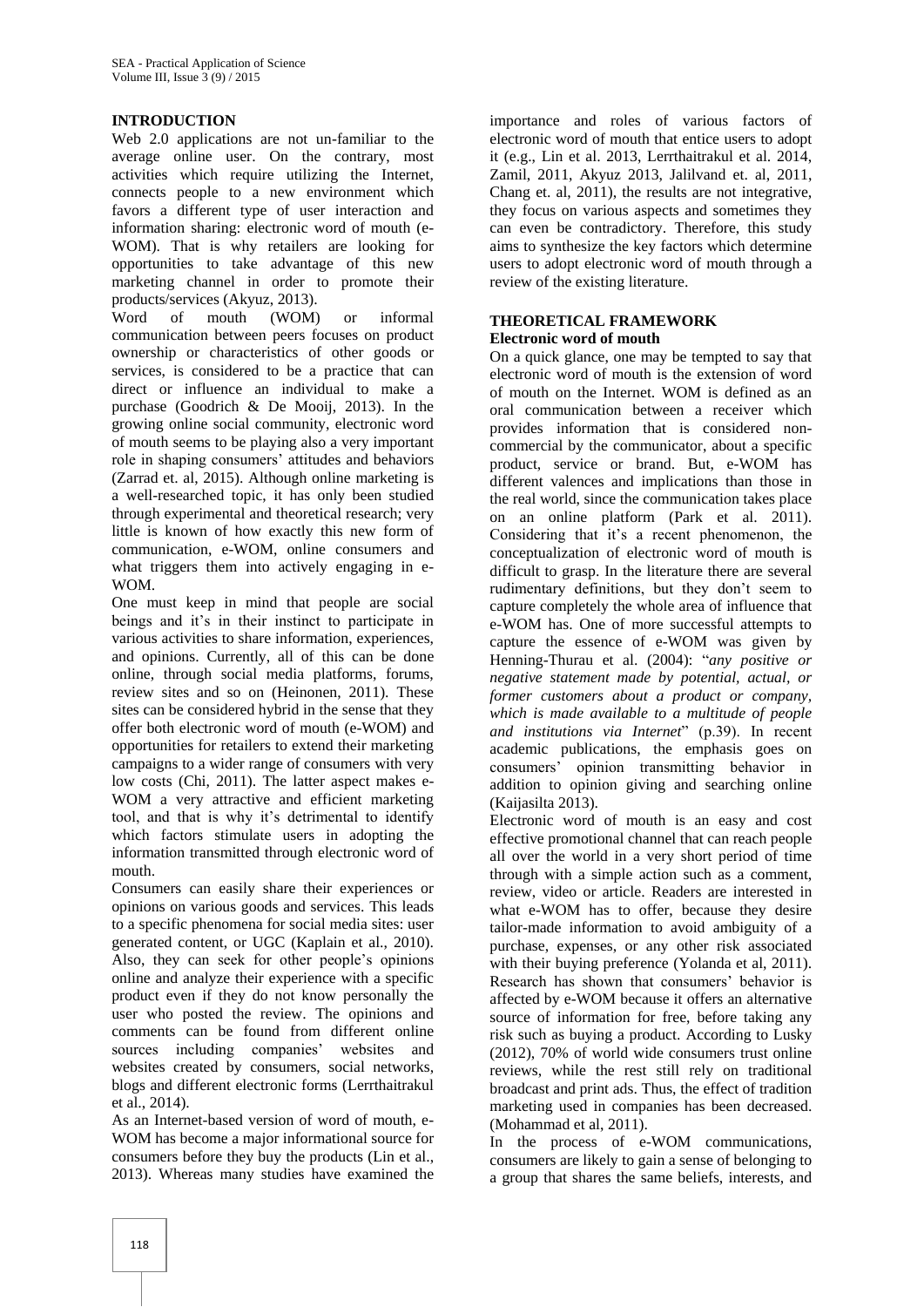thoughts towards certain products or services. This type of online community is possible due to the development of social media sites that increase the social relations between consumers worldwide. The easiness of accessing e-WOM and engaging in this type of activity makes it very appealing for people, and may be a good reason for adoption of this type of interaction. There is no need to personally know someone (like in the case of WOM) to have access to his or her opinion, shopping experience, likes and dislikes and so on (Li, 2011).

For consumers it's very important to check other opinions, advice from other peers before shopping. Nowadays, almost any online store offers the possibility to its customers to write about their experience with the products they bought. A helpful consumer review is: "peer-generated product evaluation that facilitates the consumer's purchase decision process" (Mudambi and Schuff ,2010, p.186). One of the findings of the study initiated by Lusky (2012) states that online reviews have increased credibility with 15% in the past four years while the believability of paid TV, newspaper and magazine has decreased.

#### **Previous research on e-WOM adoption**

Cheung et. al (2008) has developed an information adoption model for online opinion seekers in online communities. This model was tested empirically on 154 users which were experienced with online customer reviews and electronic word of mouth. The research model was built upon the information adoption model proposed by Sussman and Siegal in 2003 by adding more items to the two main variables (see figure 1).

A study applied on Chinese consumers (Park et al., 2011) analyzed how reviews as part of e-WOM may influence information adoption by users.

There were three factors considered (see Figure 2): experience of e-WOM (1), perceived e-WOM credibility (2) and customer susceptibility to interpersonal influences, CSII (3).

Results show that CSII is the most significant factor. Interpersonal connections is a key factor very much valued by consumers and considered when it comes to analyzing the information offered through e-WOM. Marketers should take into consideration this aspect when creating an image for their products. Experience with e-WOM is also reflecting on online consumers' behavior: young Chinese customers prefer to believe the words written by others peers from online communities. Perceived e-WOM credibility also influences users: if a source is viewed as reliable, then several purchases will be made based upon that assumption (see figure 2).

Son et. al (2012) investigated the factors which determine electronic word of mouth in open markets and discovered five aspects that make

users want to engage in sharing information (see Figure 3): information sharing desire (1), selfpresentation desire (2), open market reward (3), open market satisfaction (4) and open market loyalty (5). Results show that all of these five elements have a positive effect on the e-WOM activity. People are more willingly to talk about their opinions with respect to a product/service especially if they had a negative experience. The memory of a bad transaction will stay longer than the one that brought satisfaction. However, other users claimed they engage in electronic word of mouth as a token of gratitude for a good transaction or for desire to enhance self-achievement by guiding others. Such behavior is tied to selfpresentation, which is a process where the person tries to create a certain online imagine about himself/herself (see figure 3).

Montazemi & Saremi (2014) used Grounded Theory Literature Review Method in order to determine which factors influence the effectiveness of the messages transmitted through electronic word of mouth. After analyzing 47 e-WOM studies, results were compiled in a model that identified five main dimensions which add up to 30 factors that are related to electronic word of mouth (see Figure 4). However, the findings show numerous important gaps in the body of knowledge of e-WOM and a lot of the research in this field is inconsistent and even contradictory. An example would be that some studies sustain that previous knowledge on the product/services will influence e-WOM adoption, whilst others sustain the opposite (see figure 4).

Besides trust in the online reviews, volume and valence are other key factors that have been researched in the electronic word of mouth adoption process. You et. al (2015) have conducted a meta-analysis by examining over 51 one studies that focused on volume and valence of e-WOM (see Figure 4). Their findings suggest that these two characteristics have different value according to the product that is being reviewed. E-WOM volume is considered important when it comes to durable goods and specialized review sites. E-WOM valence has a better influence when it comes to precuts from less competitive industries. For example, studies that used data from movie industries (Liu, 2006; Duan et. al, 2008) underline that the volume of consumer reviews has led to adoption of e-WOM, whilst other studies state that valence is the one influencing people to follow through the information suggested by e-WOM (see figure 5).

#### **DISCUSSIONS AND CONCLUSIONS**

This article contributes to literature by creating an overview of the key factors that influence electronic word of mouth adoption. Being able to understand and possibly manipulate the elements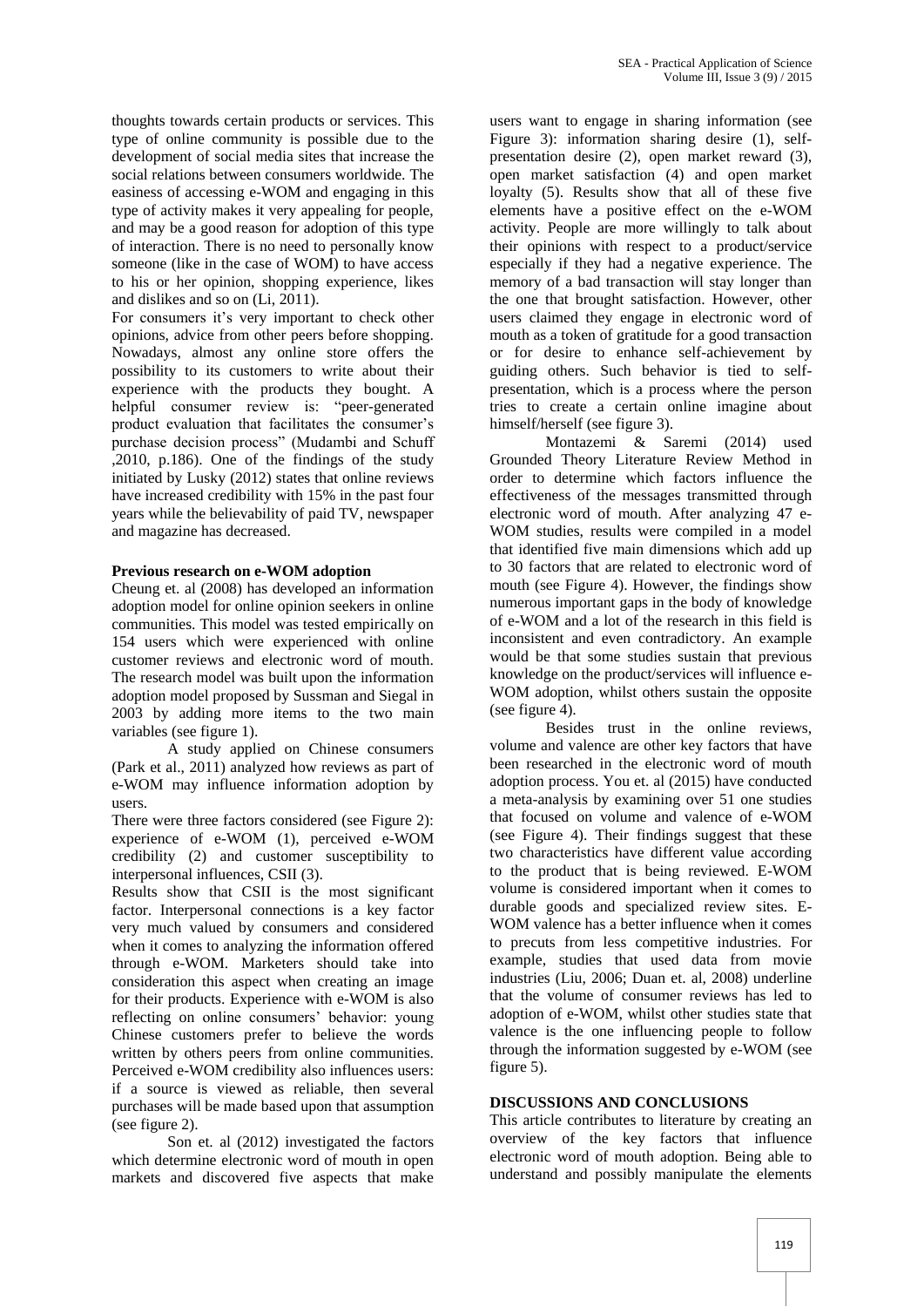that motivate consumers to engage actively in e-WOM can be a very useful marketing technique. The virtual environment is under constant evolution brining changes to how users interact and communicate one another. Having control over information shared through electronic word of mouth is practically an impossible task for any company. However, having influence on what type of information can be shared through e-WOM can be done by looking at the key factors that define e-WOM (source credibility, interpersonal connections, valence, volume, etc.).

Nevertheless, the area of research for electronic word of mouth is very broad and hasn't been explored completely. There are still other aspects of this phenomenon that can still be analyzed (for instance the cultural one) and can turn out to bring great value into understanding how exactly e-WOM influences consumers' behavior. This paper brings into light the most discussed facades of electronic word of mouth in order to set a baseline for future research in this field.

# **References**

[1] Akyuz, A. (2013). Determinant factors influencing eWOM, Mediterranean Journal of Social Sciences, Vol. 4, No. 11, p.159-166

[2] Chang, C. C., & Chin, Y. C. (2011). The impact of recommendation sources on online purchase intentions: the moderating effects of gender and perceived risk. World Academy of Science, Engineering and Technology, 66(June), 111-114

[3] Cheung, C., Lee, M., Rabjohn, N. (2008). The impact of electronic word of mouth: The adoption of online opinions in online customer communities, Internet Research, Vol. 18, No. 3, p. 229-247

[4] Chi, H. (2011). Interactive Digital Advertising VS. Virtual Brand Community: Exploratory Study of User Motivation and Social Media Marketing Responses in Taiwan. Journal of Interactive Advertisin, p. 44-61

[5] Duan, Wenjing, Bin Gu, and Andrew B. Whinston (2008), "The Dynamics of Online Wordof-Mouth and Product Sales-An Empirical Investigation of the Movie Industry," Journal of Retailing, 84 (2), p. 233-42.

[6] Goodrich, K., De Mooij, M. (2013). How "social" are social media? A cross-cultural comparison of online and offline purchase decision influences. Journal of Marketing Communications, p. 1-14

[7] Henning-Thurau, T., Gwiner, K. P., Walsh, G., & Gremler, D. D. (2004). Electronic word-of-mouth via consumer-opinion platforms: What motivates consumers to articulate themselves on the internet? Journal of Interactive Marketing, 18, p. 38-52

[8] Heinonen, K. (2011). Consumer activity in social media: Managerial approaches to consumers' social media behavior, Journal of Consumer Behavior, p.356-364

[9] Jalilvand, M., Esfahani, S., Samiei, N. (2011). Electronic word of mouth: challenges and opportunities, Computer Science, p.42-46

[10] Kaijasilta, N. (2013). The conceptualization of electronic word-of-mouth (eWOM) and Company practices to monitor, enourage, and commit to EOM - a service industry perspective, Aalto University, School of Business, Master thesis

[11] Kaplain, A., M., Haenlein, M. (2010). Users of the world, unite! The challenges and opportunities of social media Business Horizons, p. 59-68

[12] Lerrthaitrakul, W., Panjakajornsak, V. (2014). The impact of electronic word of mouth factors on consumers' buying decision-making process in the low cost carriers: a conceptual framework, International Journal of Trade, Economics and Finance, Vol. 5, No. 2, p. 142-146 [13] Li, Y. (2011). Motivations For eWOM Communication in Microblogging in U.S. and China: A Conceptualized Social Cognitive Perspective. Master Thesis. The University of Texas at Austin

[14] Lin, C., Wu, Y., Chen, J. (2013). Electronic word of mouth: the moderating roles of product involvement and brand image, Proceedings of International Conference on Technology Innovation and Industrial Management, 2013, Phuket, Thailand p. 29-47

[15] Liu, Yong (2006), "Word of Mouth for Movies: Its Dynamics and Impact on Box Office Revenue," Journal of Marketing, 70(July), p. 74- 89.

[16] Lusky, Mark. (2012). Online reviews, word-of-mouth and recommendations generate the most marketing trust. Denver Business Journal. Retrieved June 25, Journal of Consumer Behaviour. Vol. 4. No.5, p. 307-318

[17] Mohammad, R., J., Sharif S., E., and Neda S. (2011). Electronic Word-of-Mouth: Challenges and Opportunities. Procedia Computer Science. 3, p. 42-46

[18] Montazemi, A., Saremi, H. (2014). The effectiveness of electronic word of mouth on consumers'perceptions of adopting products/services, International Conference on Web Information, p.324-331

[19] Mudambi, S.M. , Schuff,D. (2010).What makes a helpful online review? A study of customer reviews on Amazon.com . MIS Quarterly Vol. 34. No. 1. pp. 185-200

[20] Park, C., Wang, Y., Yao, Y., Kang Y. (2011). Factors Influencing eWOM Effects: Using experience, credibility and susceptibility,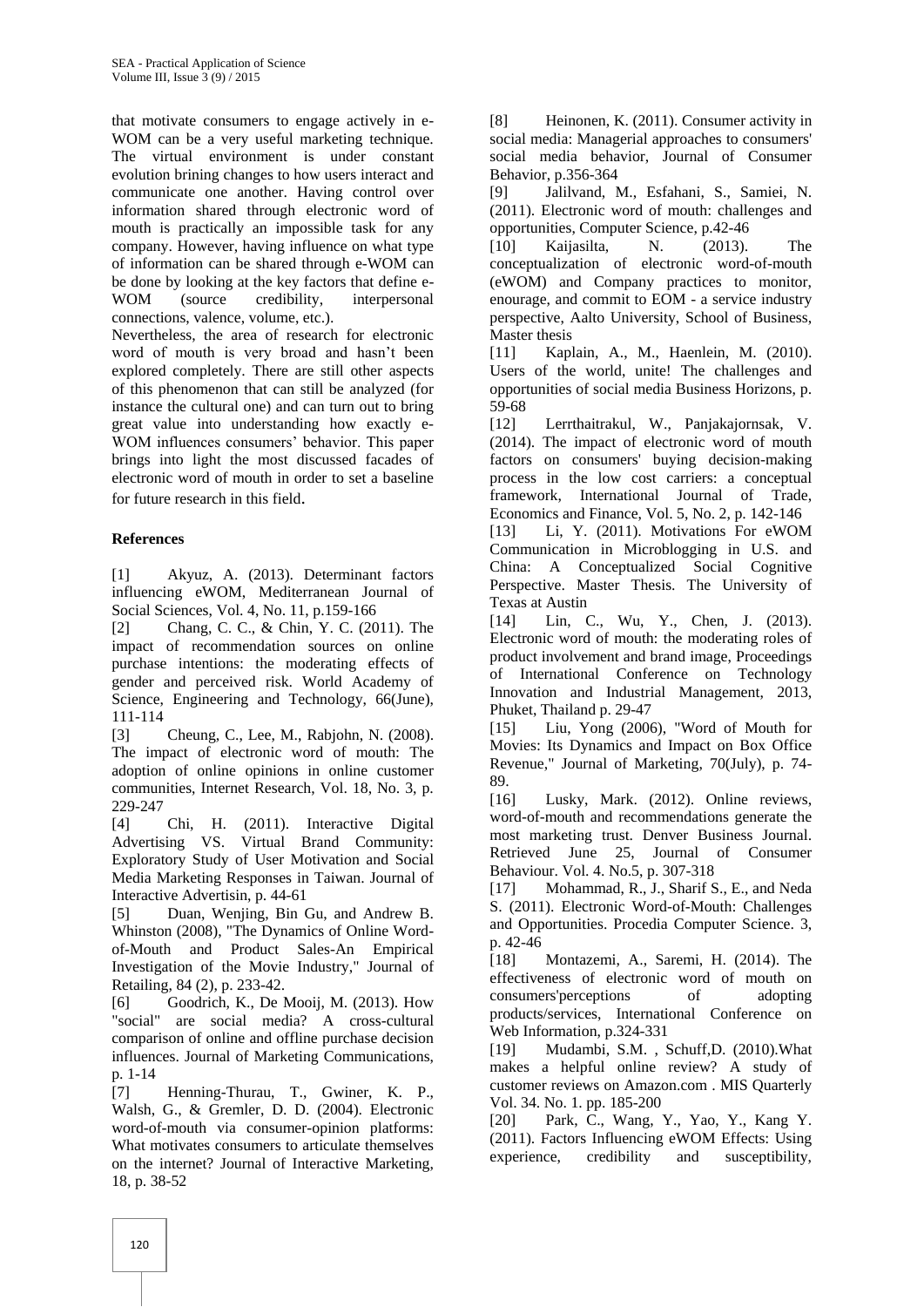International Journal of Social Science and Humanity, p. 74-78

[21] Son, J., Kim, H., Jang, Y. (2012). Investigating factors affecting electronic word of mouth in the open market context: a mixed methods approach, PACIS Proceedings, http://aisel.aisnet.org/pacis2012

[22] Yolanda, Y. Y., Chan, E., Ngai.W.T. (2011). Conceptualizing electronic word of mouth activity: An input-process-output perspective. Marketing Intelligence & Planning, p. 488 - 516

[23] You, Y., Vadakkepatt, G., Joshi, A. (2015). A meta-analysis of electronic word of mouth elasticity, Journal of Marketing, Vol.79, p. 19-39

#### **Figures**

[24] Zarrad, H., Deabi, M. (2015). Analyzing the effect of electronic word of mouth on tourists' attitude toward destination and travel intention, International Research Journal of Social Sciences, p. 52-60.



Figure 1: Electronic word of mouth adoption

*Source: Cheung et. al (2008), The impact of electronic word of mouth: the adoption of online opinions in online customer communities, Internet Research, p.233*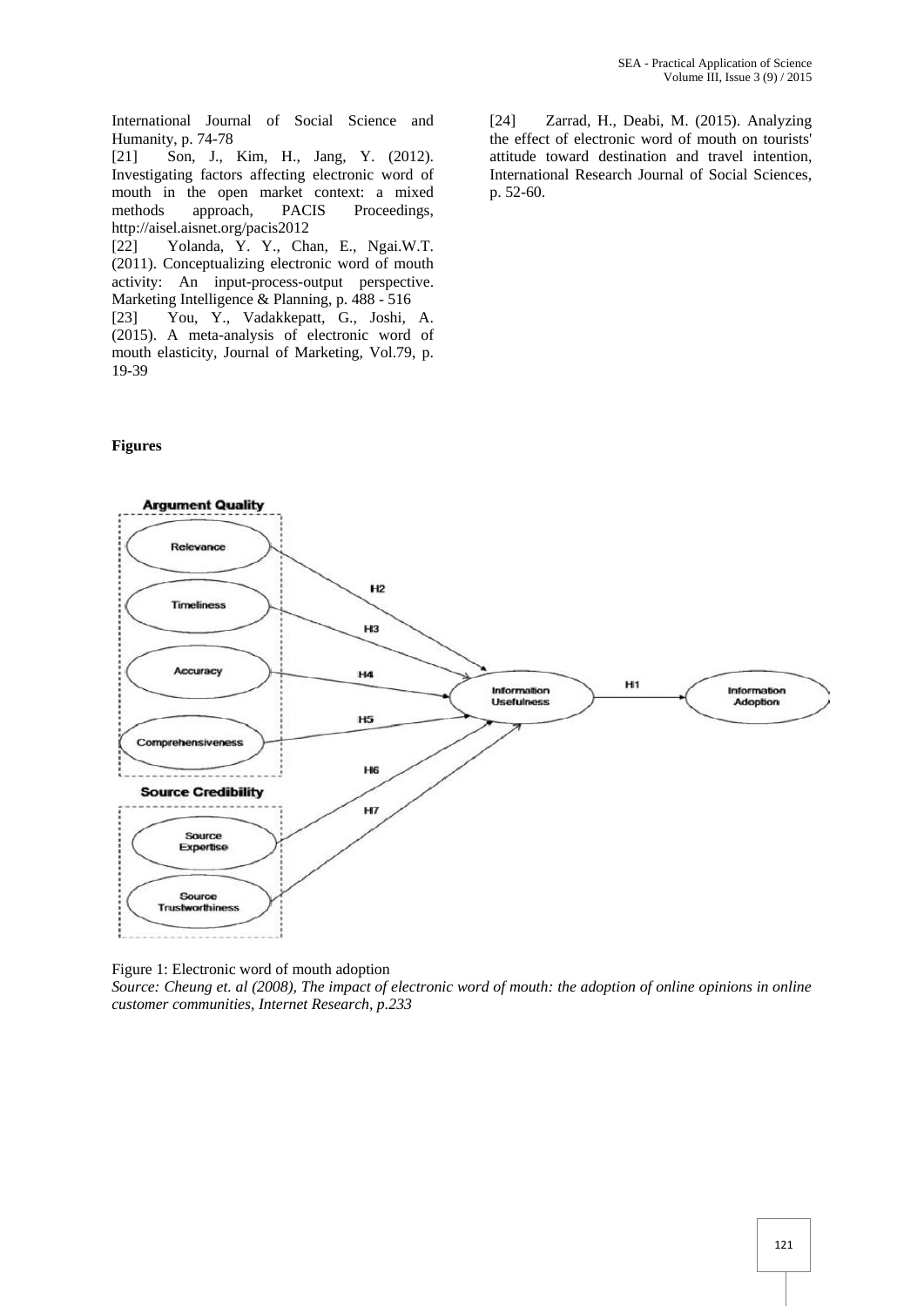

Figure 2. Structural model of E-WOM

*Source: Park et al. (2011), Factors influencing e-WOM effects: using experience, credibility and susceptibility, International Journal of Social Science and Humanity, p.77*



Figure 3: Electronic word of mouth in open markets

*Source: Son et. al (2012), Investigating factors affecting electronic word of mouth in the open market context: a mixed methods approach, PACIS Proceedings, p.6*